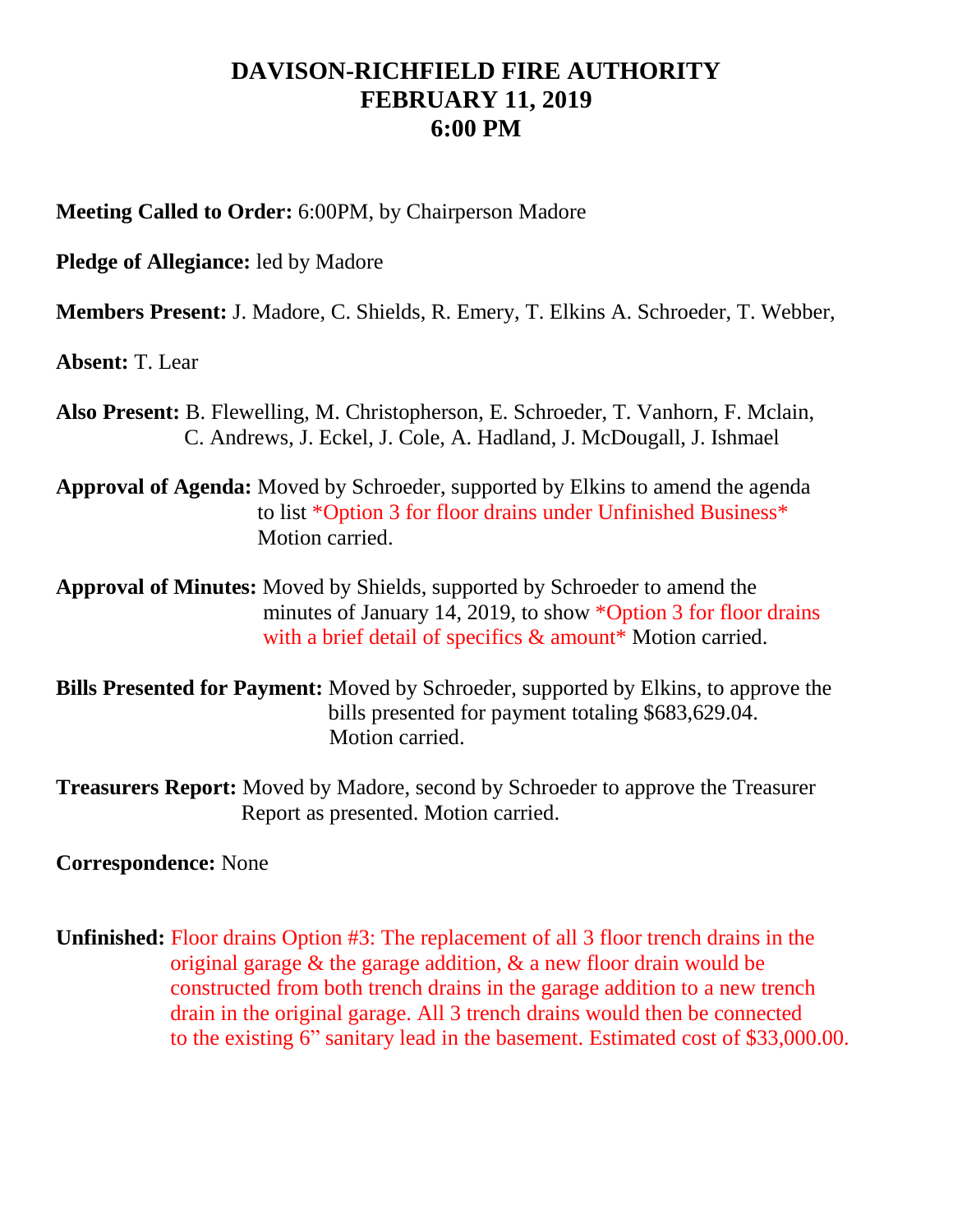**New Business:** Proposed Budget Amendments: Budget Committee met to amend to \$40,000, to accommodate driveway at Station 2. The Replace Rear Entry Door line item has been increased to \$2,600, while the line item for Furniture Replacement was reduced to \$150. Moved by Schroeder, supported by Webber. Motion carried.

> Excess Operating Fund increased from \$75,000 to \$100,000. Creation of draft plan needed. Move to approve Investment Report by Schroeder, supported by Elkins. Motion carried.

> Proposed Building Fund is assignmental fund. Use \$100,000 of excess to begin Capital Improvement Fund. Amend language later. Equipment Fund increased from \$65,000 to \$75,000. Move by Schroeder to adopt Capital Improvement Plan, second by Elkins. Roll call vote unanimous, Lear absent. Motion carried.

 Run rate reduced from \$1,839.57 to \$1,679.11, effective 2-1-19. Roll call vote unanimous to approve, Lear absent. Motion carried.

 Moved by Schroeder, second by Shields to accept Personnel Committee recommendation, effective 2-1-19, Elkins as Chairman of Discipline Appeal Committee. Motion carried.

**Personnel Committee:** 6 month input sheets satisfactory for Battalion Chief F. Mclain.

 Chief recommendation to adjust stipend for Assistant Chief J. Bratton from \$500 to \$700, & Battalion Chief F. Mclain from \$425 to \$625, both with increased duties. Effective 2-1-19. Motion to approve made by Shields, supported by Webber. Motion Carried.

 Motion to extend extra pay to Fire Dept. Clerk until 3-21-19. Moved by Emery, supported by Shields. Motion carried.